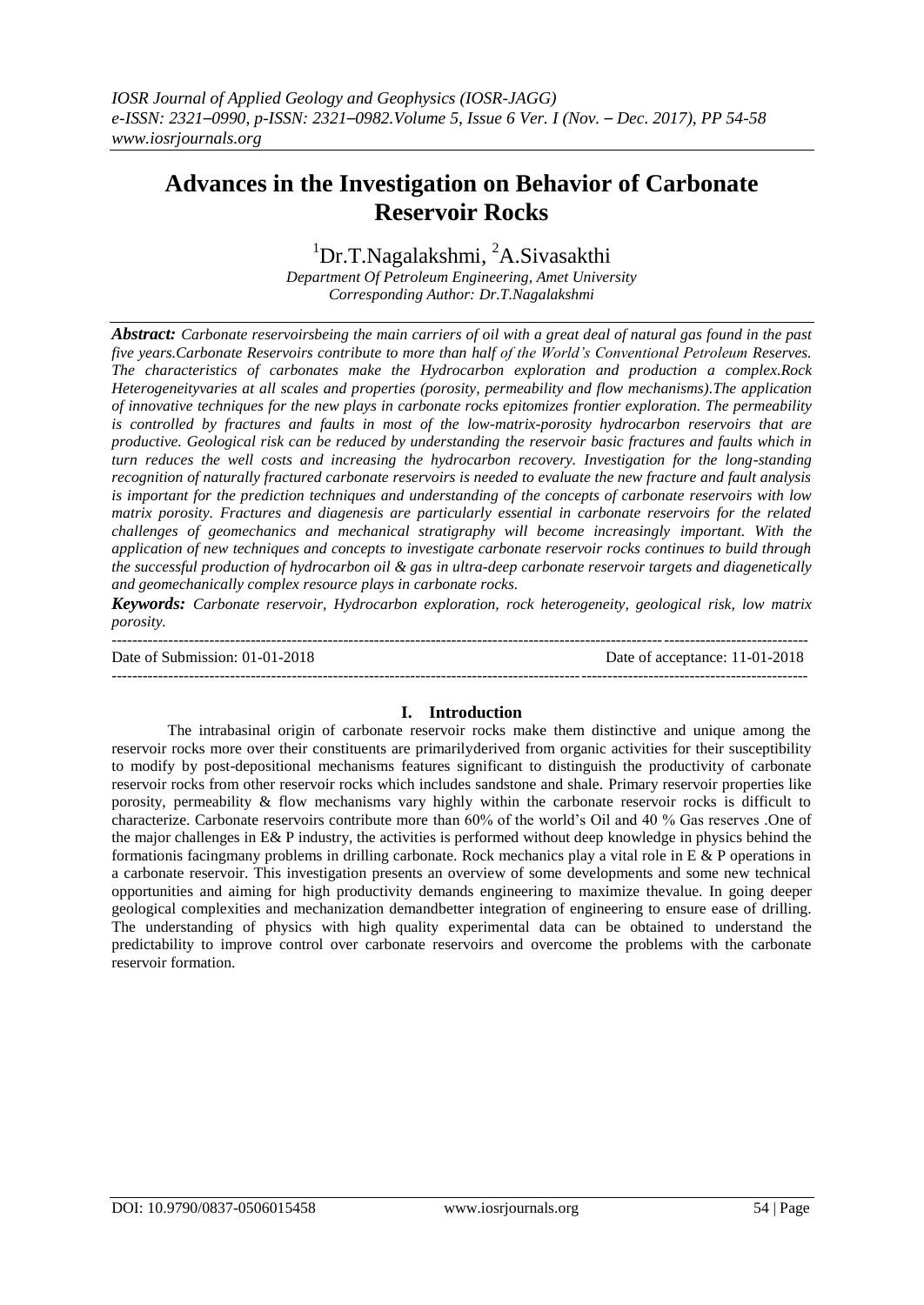

**World Distribution of Carbonate Reservoirs**

The most complex reservoir in existence are the carbonate reservoirs with complexity and unpredictability of carbonates made engineers and scientists in a difficulty for predicting the recoverable Oil  $\&$ Gas from that particular reservoir.The importance of fractures, Vugs and faults is considered to be very important for the permeability versus porosity behavior.Avery wide range of drilling conditions are experienced by the drillers in the carbonate formations as carbonate rocks vary from very soft formation to extremely hard rocks, and there are often drilling fluid losses which are often massive and unpredictable. The question form the common factor observations of carbonates are unpredictable.

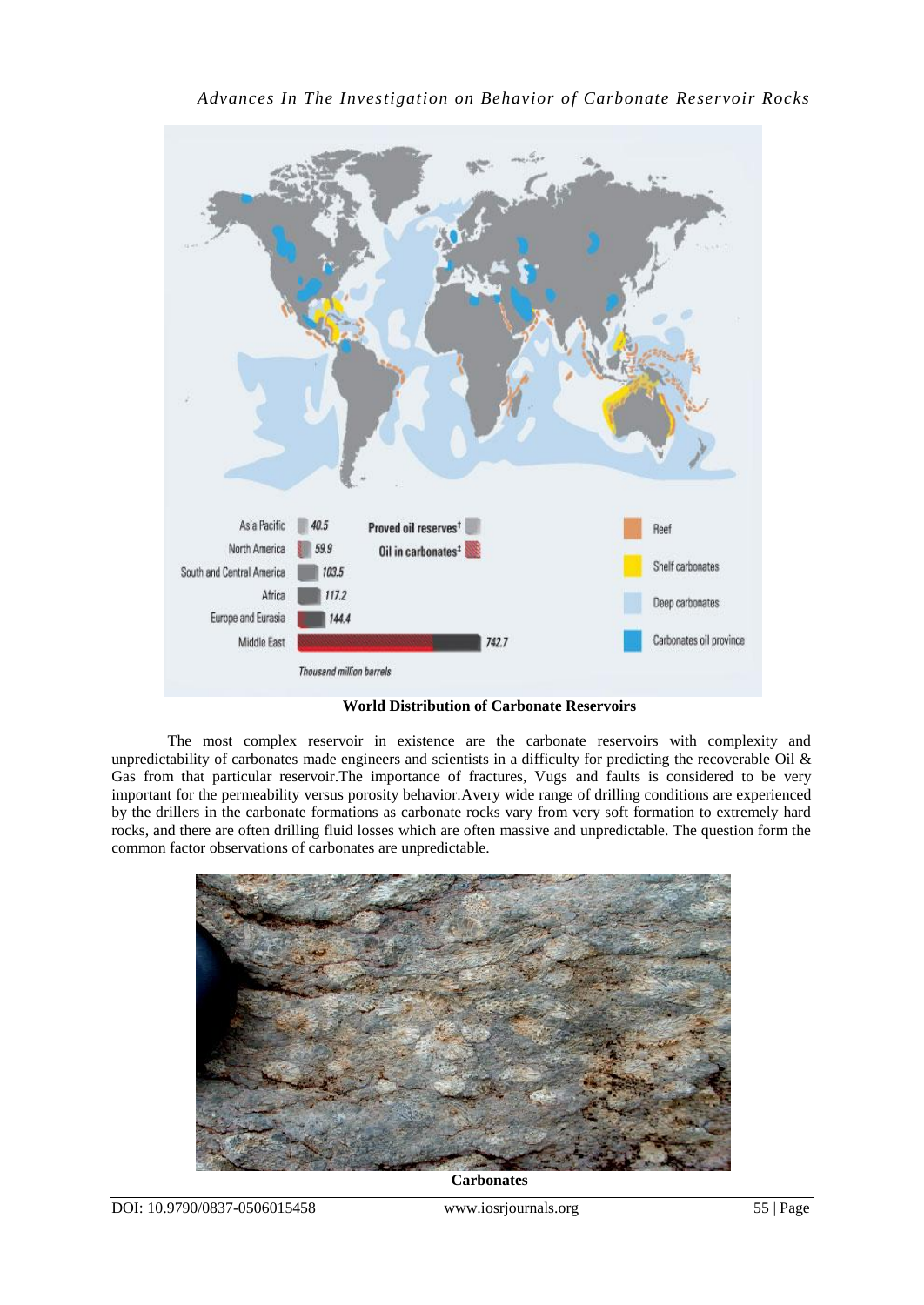### **Carbonate Reservoir:**

Carbonates are formed in special environments and they are biochemical in origin. Organisms play an important role and have direct role in determining the reservoir quality. Processes like compaction; lithification and other diagenetic events result in large variations in the reservoir quality of carbonates. Reservoir characterization issues, including the geological framework, rock fabric, facies, and porosity and permeability distributions, are some of the most widely investigated production issues today. Many challenges exist in characterizing, quantifying, and predicting carbonate reservoir quality. The key to understanding carbonate reservoirs is recognizing the critical link between geological heterogeneity and reservoir quality and performance. Finding the link between geological heterogeneity and reservoir quality often becomes a matter of finding the appropriate data and sampling the heterogeneity at the appropriate scale. The arrangement and distribution of the mineral as well as organic components in carbonate reservoirresulting in various bedding and layering features are controlled basically by deposition and sedimentation. These features are characterized by their texture and structure. This includes variations in composition, size, shape and orientation of the particles and components, and in their packing. The significance of the research on rock mechanics indicate in the effect of distribution of the initial stress on carbonate reservoir rocks can be evaluated. The essential of the failure for rock strength is to be analyzed based on the situations of the drilling.

There are diverse property and peculiarity for the stabilization of the rock mechanics in the carbonate reservoirs which are to be interpreted in this project work.



The primary porosity of carbonate reservoir is preserved (above figure ) as [carbonates](http://www.sepmstrata.org/page.aspx?pageid=91)ands get terminated by burial beneath deeper water sediments Similarly primary porosity will likely be preserved in [carbonates](http://www.sepmstrata.org/page.aspx?pageid=91)ands terminated by the deposition of evaporites (figure below). The sealed Carbonate reservoir does not allow the movement of fresh water through the overlying [strata](http://www.sepmstrata.org/page.aspx?pageid=91) and the sands are protected from diagenesis.

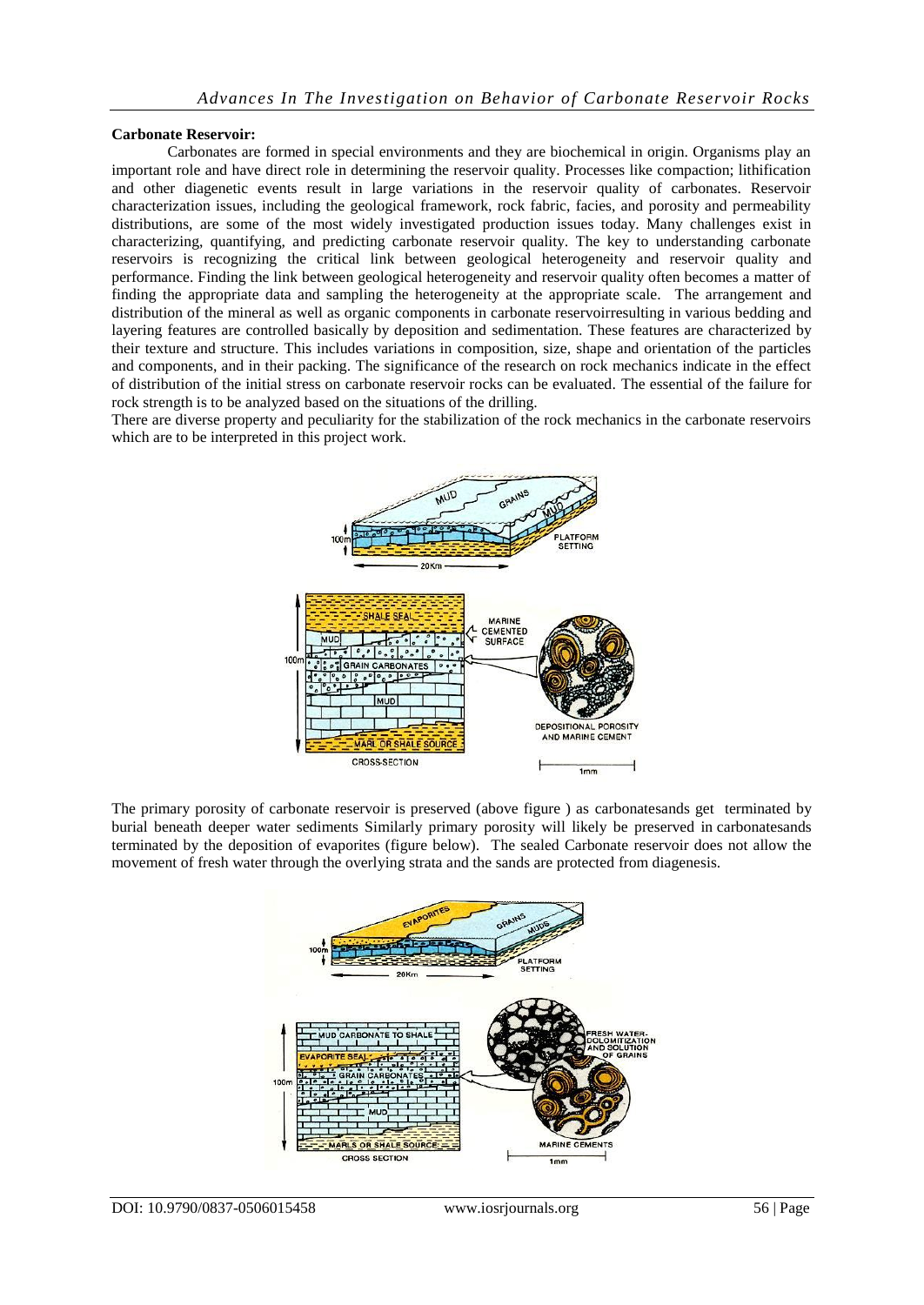Dolomitization(above figure) occur when regional fresh groundwater system is confined beneath the seal. Carbonate muds or shales are the possible source rocks where the seal could be updip [progradationa](http://www.sepmstrata.org/page.aspx?pageid=91)l [shales](http://www.sepmstrata.org/page.aspx?pageid=91), evaporites or offshore marine [shales](http://www.sepmstrata.org/page.aspx?pageid=91) deposited during a subsequent sea level rise. Carbonate reservoir rocks is chosen to study the correlation between rock fabrics and physical properties of reservoir rocks. Detailed fabric analyses and texture investigations is to be carried out as well as laboratory measurements of different physical properties, e.g. density, porosity, permeability, electrical conductivity, seismic compression and shear wave velocities. We can interpret the great differences in the occurrence and three-dimensional distribution of the rock fabric elements. These heterogeneities are the result of various diagenetic and tectonic processes.Major constituents,e.g.fossils, ooides,peloides and crystals, Pore space with different pore types ,Fractures and Stylolites are considered to be the four main rock fabric types to correlate between rock fabrics and the physical properties.The anisotropies of the petrophysical properties are found by correlation which is related to the observed fabric elements, with their different arrangements, spatial distributions and preferred orientations.These results also provide a fundamental understanding of the petrophysical responses, such as seismics, to the different geological features (e.g. fractures) and their dynamic changes with pressure, which can be converted to different depths. The knowledge gained from such correlations may lead to an improved interpretation of geophysical data for hydrocarbon exploration and production and therefore to an advanced reservoir characterization.

Dynamic geomechanical models are of significant value for carbonates due to the elastic nature and susceptibility of carbonate to in-situ stress changes. Production of fluids results in pore pressure changes may contribute to alternation of reservoir rock properties. Permeability is lightly dependent on the in-situ state of stress. Secondary permeability generated by small fractures can havea impact on the effectiveness of fluid injection and production. Mobility of fluids is much higher in the direction of maximum horizontal principal stress. Natural fractures trending in the direction of maximum horizontal principal stress are more permeable as they often remain open, whereas fractures perpendicular to the maximum horizontal principal stress are generally sealed. The challenge is the evaluation of the stress state (both magnitude and orientation) and the rock strength.

As on date research in the field of rockmechanics oncarbonate rocks is going on both at national and international level but still the result is not satisfactory due to lack of knowledge in the physics behind the carbonate reservoir rocks. Since the Oil & Gas industry is booming one, the operationsperformed bythe Industry is at high rate (Eg: the per day cost for Offshore rig is 45,000 USD) this example shows the operation performed at high risk and high cost. This will give the fruitful result for cost reduction to perform operations. This study however further shown that changes from the natural fractures to complex vugs overtime as the reservoir ages and the production years increases. Hence the production engineers must adopt production and recovery techniques that will preserve the natural fractures that were formed during deposition and sedimentation period of the reservoir.

## **II. Conclusion**

Carbonate reservoirs originated in different depositional environments, lithofication and diagenesis results in different range of carbonate rock classes with significant oil and gas in carbonate reservoirs in the world. These complex processes provide multifaceted pore systems, complicated interconnectivity and reservoir quality. Understanding the behavior of rock mechanics in subsurface is premier challengeable one .It plays a vital role in oil & gas industry in every field( well engineering , reservoir engineering , production engineering ).Lack of research in rock mechanics is the main cause for uncertainties in oil & gas operations.It is important to have a detail understanding regarding the fundamental controls on carbonate porosity and permeability evolution, the prediction of reservoir quality using geophysical data and upscaling of porosity, permeability, and the physics of multiphase flow. Perform Rock Mechanics tests on carbonate rocks of increasing solid framework complexity.

Derive predictive relationships for carbonate rock type and for deformation type.Generalgeomechanicalnumerical formulations that replicate experiments and extend them to subsurface reservoir scenarios and also develop link between experimentally-generated data and geomechaniccalculations and derive potential rock damage (e.g. distribute into fracture patterns, shear bands, compaction bands) from the numerical results.